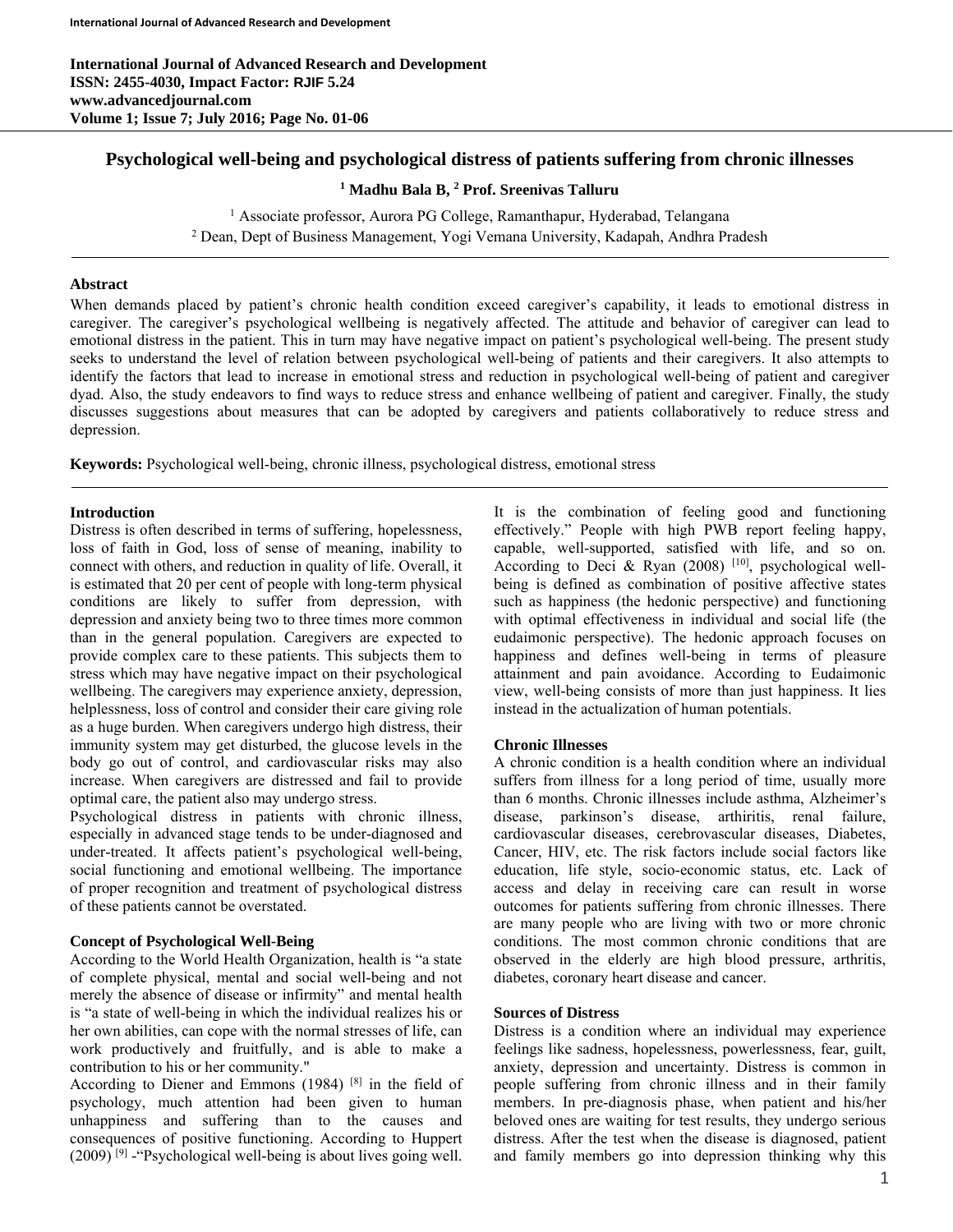should happen to us? When treatment starts, the frequent visits to doctor and the side effects of the treatment disturb the daily routine of patient and family members making them feel miserable and depressed. A certain level of distress is normal but when the level reaches too high, it should be considered serious. Some symptoms of abnormal level of distress is unusual irritation, poor concentration, sudden memory problems, thinking about disease and death all the time, loss of appetite, inability to sleep, feeling worthless and useless. If these symptoms are seen in either patient or caregiver, there is need for other family members to immediately seek professional help to reduce their distress.

While in pre-diagnosis phase, awareness about family history of cancer, unfavorable results from genetic testing, worry about future risk can be major source of distress. In diagnosis phase, unmet psychosocial, medical, financial and informational needs, uncertainty about the ways to address patient's emotional concerns, multiple role demands of household work and care giving, feeling of being helpless become sources of distress. In treatment phase, worry about effectiveness of treatment, difficulty in managing side effects of treatment, no support from other family members, social isolation, etc., can be sources of distress. In survivorship phase, fear of recurrence, physical and mental drain out, weakness and family conflicts are the most observed issues causing distress in patient and caregiver. In recurrence phase, increased uncertainty and hopelessness, perceived life threat, decreasing energy levels and lack of support from others act as a source of distress. In advanced stage, high symptom distress in patient, feeling of abandonment, financial burden, lack of family and community support and poor self-care often lead to high distress in patient and caregiver.

# **Literature Review**

Hodges *et al* conducted a meta-analysis of previous studies on Psychological Well-being with a combined sample of 1098 patient-caretaker pairs to determine the relationship between the distress experienced by patient and caregivers. The researchers found a moderate, significant relationship between their distress scores where correlation (r) was 0.35 and  $p \leq$ 0.0001. This indicates that patient and caregivers have moderate influence on each other. That is when caregiver is distressed, the patient is also distressed and when patient is distressed, the caregiver is also distressed. Hagedoorn *et al* conducted meta-analysis of 46 studies that investigated the distress in 2,468 couples coping with spouse's cancer condition. The researchers found that there was significant correlation between level of distress of patient and his/her caregiving spouse. It was observed that both patient and caregiver experienced same levels of distress in various phases of disease including diagnosis, treatment, recurrence and advancement of disease. It was observed that caregiver experienced more distress during treatment phase when physical and emotional demands of patient receiving treatment are high. The level of distress reported by patient-caregiver couple facing cancer was high compared to couples facing other illnesses. Female patients and Female caregivers experienced more distress than their male counterparts.

Nakanishi *et al* investigated factors that influence psychological distress of caregivers and family members of cancer patients. He found that the psychological distress of

family members increases when the patient is not informed about the cancer diagnosis, when the cancer is recurrent or advanced, and when the family member has a history of a psychiatric disorder. Matthews *et al*. found in their research that the important factors that lead to caregivers' distress include deprivation of feeling of togetherness, greater number of patient care needs and pessimistic expectations. A high degree of dependency of the patient as a consequence of the disease also increases the relatives' distress. The need for performing specific tasks like feeding the patient and helping with personal hygiene regularly have a higher impact on the caregiver's distress. The disturbances in lifestyle, education and career of caregivers also lead to emotional distress.

Alacacıoğlu *et al*. (2010) conducted a study where they measured the depression and anxiety levels and examined the correlation with quality of life. They concluded that depressed cancer patients experienced more physical problems than cancer patients who were not depressed. Isikhan *et al*. (2001) studied the relationship between quality of life in patients with cancer and treatment, early diagnosis, disease acceptance, pain, psychological distress, loss of organ, duration of disease, and caregivers. They found that cancer patients who were diagnosed with a later stage cancer experienced a worsened quality of life, than cancer patients who were diagnosed with early stage cancer.

# **Objectives**

- To study the concept of Psychological well-being and to present the sources of emotional stress
- To find the level of emotional stress experienced by patients and his/her caregiver suffering from chronic illness in sample hospitals.
- To suggest measures to reduce emotional stress

# **Research Methodology**

A sample of 400 patients suffering with various chronic illnesses from three hospitals and their caregivers in Hyderabad were administered questionnaire. 390 patient and caregiver pairs responded to the questionnaire and finally 373 questionnaires were found fit for final analysis. Hence 373 response sheets were taken for analysis. Telephone interviews were taken from patients who could not write the answers to questions. Standard questionnaire for Psychological distress and well-being were used for collecting information. Kessler psychological distress scale (k10) was used to assess the distress level of patients and caregivers. Similarly, the Ryff scales were used to measure the psychological well-being of patients and caregivers. Internal reliability was tested using Cronbach's alpha. Pearson correlation was used to determine the direction and strength of the linear association between the scales. The mean scores for each demographic characteristic were calculated. Significant differences were assessed using T-tests and one-way ANOVA was used to test for significant differences between groups. All post hoc comparisons were conducted using the Scheffe test.

# **Data Analysis**

The data was analyzed using statistical techniques like t-test, ANOVA and correlation coefficient Statistical analysis was done using IBMSPSS18 version.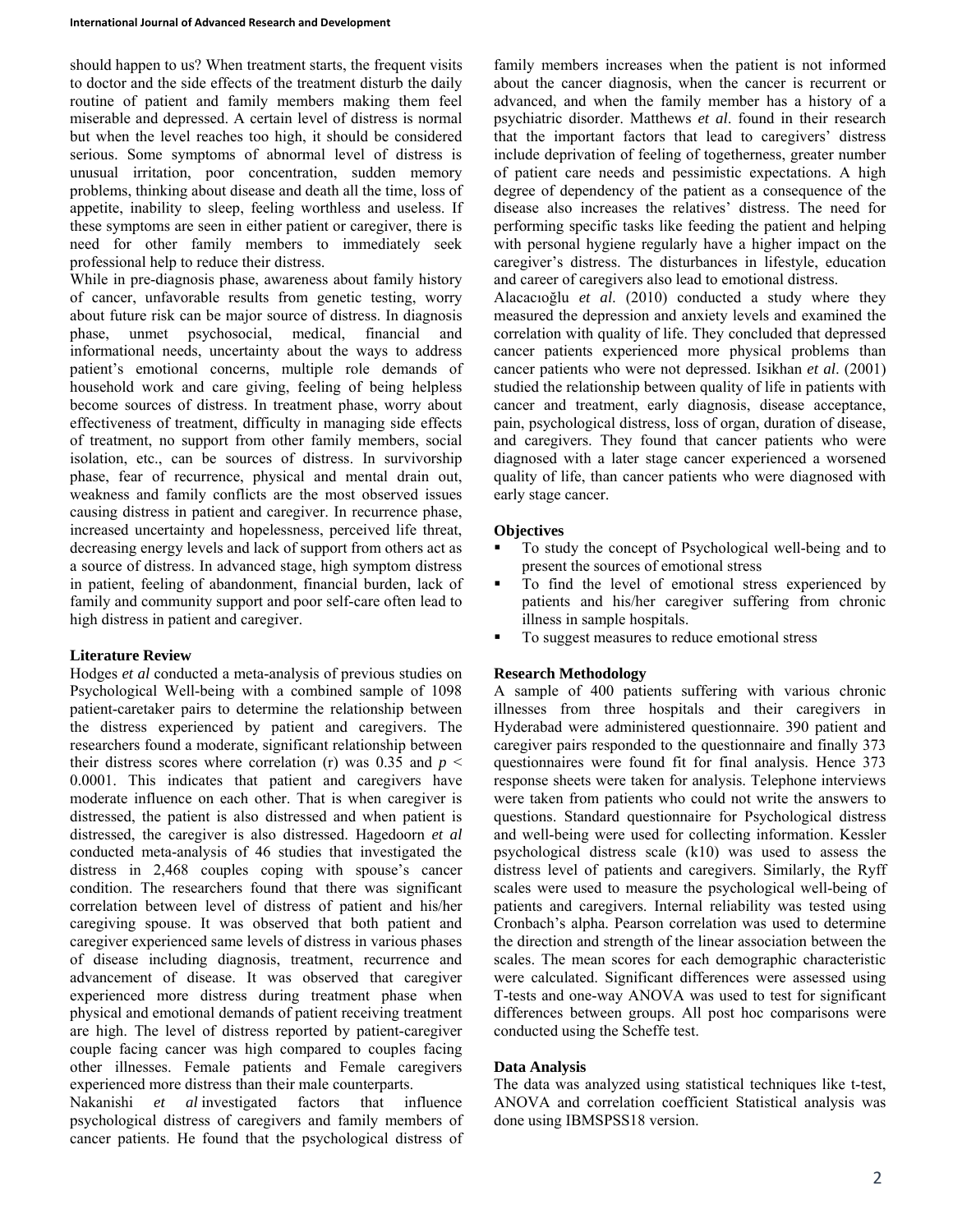| Sociodemographic variables |             |         |               |                       |                   |         |               |  |
|----------------------------|-------------|---------|---------------|-----------------------|-------------------|---------|---------------|--|
|                            |             | N       | $\frac{0}{0}$ |                       |                   | N       | $\frac{0}{0}$ |  |
| Gender                     | Female Male | 252 121 | 67.5 32.5     | <b>Marital staus</b>  | Married Unmarried | 225 148 | 60.32 39.68   |  |
| Age                        | $0 - 30$    | 35      | 9.5           | <b>Monthly income</b> | $0-10000$         | 48      | 12.8          |  |
|                            | $31 - 40$   | 47      | 12.9          |                       | 10000-30000       | 142     | 38.0          |  |
|                            | $41 - 50$   | 104     | 27.2          |                       | 30000-50000       | 82      | 22.0          |  |
|                            | 51-60       | 105     | 27.8          |                       | 50000-100000      | 56      | 15.0          |  |
|                            | 61-70       | 82      | 22.6          |                       | >100000           | 45      | 12.0          |  |
| <b>Education</b>           | Primary     | 22      | 5.90          | <b>Occupation</b>     | Employed          | 215     | 57.64         |  |
|                            | Secondary   | 175     | 46.9          |                       | Unemployed        | 158     | 42.36         |  |
|                            | Graduate    | 134     | 35.9          |                       |                   |         |               |  |
|                            | РG          | 42      | 11.26         |                       |                   |         |               |  |

**Table 1:** Descriptive Statistics

Out of the total sample of 373 patients, 67.5% are females and 32.5% are males. 9.5% of patients are in 0-30 age group, 12.9% are in 31-40 age group, 27.2% are in 41-50 age group, 27.8% are in 51-60 age group, 22.6% are in 61-70 age group. 5.9% of patients had only primary education. 46.9% had completed secondary education. 35.9% had graduation.

11.26% had PG qualification. 60.32% were married, 39.68% were unmarried. 12.8% of patients earned below Rs.10000. 38% earned upto Rs.30000. 22% earned upto Rs50000. 15% earned upto Rs.100000. 12% earned more than 100000. 57.64% were employed and 42.36 were not employed. (Refer Table 1)

**Table 2:** Independent samples test for PWB of female and male care takers

|               |                                | <b>Levene's Test for</b><br><b>Equality of Variances</b> |      | t-test for Equality of Means |                    |                                                                     |        |                                              |           |        |  |
|---------------|--------------------------------|----------------------------------------------------------|------|------------------------------|--------------------|---------------------------------------------------------------------|--------|----------------------------------------------|-----------|--------|--|
|               |                                | F                                                        | Sig. | Sig.<br>df<br>$(2-tailed)$   |                    | <b>Std. Error</b><br>Mean<br><b>Difference</b><br><b>Difference</b> |        | 95% Confidence Interval<br>of the Difference |           |        |  |
|               |                                |                                                          |      |                              |                    |                                                                     |        |                                              | Lower     | Upper  |  |
| Psychological | Equal variances<br>assumed     | .272                                                     | .602 | .027                         | 1475               | .978                                                                | .00299 | .11067                                       | $-21410$  | .22008 |  |
| Well-being    | Equal variances<br>not assumed |                                                          |      |                              | $.029 \mid 69.844$ | .977                                                                | .00299 | .10302                                       | $-.20249$ | .20848 |  |

When equal variances are assumed, t value is 0.027. The significance value is 0.602. A P-value of 0.6 would mean that there is a 0.6 (or 60%) chance that the two sets of values come from the same group. In other words, there is a 60% chance that the psychological well-being of male and female nurses is the same. Therefore, there is no significant difference in psychological wellbeing of male and female care takers in hospitals.

When equal variances are assumed, t value is -22.8. When equal variances are not assumed, t value is -17.7. The significance value  $p$  is  $\leq 0.05$ . Therefore, there is significant difference in psychological wellbeing of single and married caretakers.

Therefore, there is no statistically significant evidence to support the hypothesis which states that there is no significant difference in psychological wellbeing of caretakers with respect to their marital status. And it is observed that psychological well-being of married caretakers is higher than that of caretakers who were single. Hence, there is significant difference in psychological wellbeing of caretakers with respect to their marital status (Refer Table 3).

|                             |                                | <b>Levene's Test for</b><br><b>Equality of Variances</b> |      | t-test for Equality of Means |         |                      |                           |                                        |                                              |              |  |
|-----------------------------|--------------------------------|----------------------------------------------------------|------|------------------------------|---------|----------------------|---------------------------|----------------------------------------|----------------------------------------------|--------------|--|
|                             |                                | F                                                        | Sig. | т<br>df                      |         | Sig.<br>$(2-tailed)$ | Mean<br><b>Difference</b> | <b>Std. Error</b><br><b>Difference</b> | 95% Confidence Interval<br>of the Difference |              |  |
|                             |                                |                                                          |      |                              |         |                      |                           |                                        | Lower                                        | <b>Upper</b> |  |
| Psychological<br>Well-being | Equal variances<br>assumed     | 263.216                                                  | .000 | $-22.806$                    | 1475    | .000                 | $-1.04642$                | .04588                                 | $-1.13642$                                   | $-95642$     |  |
|                             | Equal variances<br>not assumed |                                                          |      | $-17.699$                    | 420.560 | .000                 | $-1.04642$                | .05912                                 | $-1.16264$                                   | $-.93020$    |  |

### **Correlation between Psychological wellbeing of patients and caretakers**

There is high correlation between (0.896) psychological wellbeing of patients and caretakers. If patients are feeling happy and satisfied with their life, behave normally with others then the caretakers feel less burdened. They do not need to make efforts to uplift the spirit of patients. Therefore, the psychological wellbeing of caretakers is also high (Refer Table 4).

# **Correlation between Psychological distress of patients and caretakers**

There is high correlation (0.87) between psychological distress of patients and caretakers, i.e, if patients are highly distressed with their disease symptoms, the impact will be experienced by their caretakers as well. This may in turn effect the quality of service offered by caretakers to patients (Refer Table 5).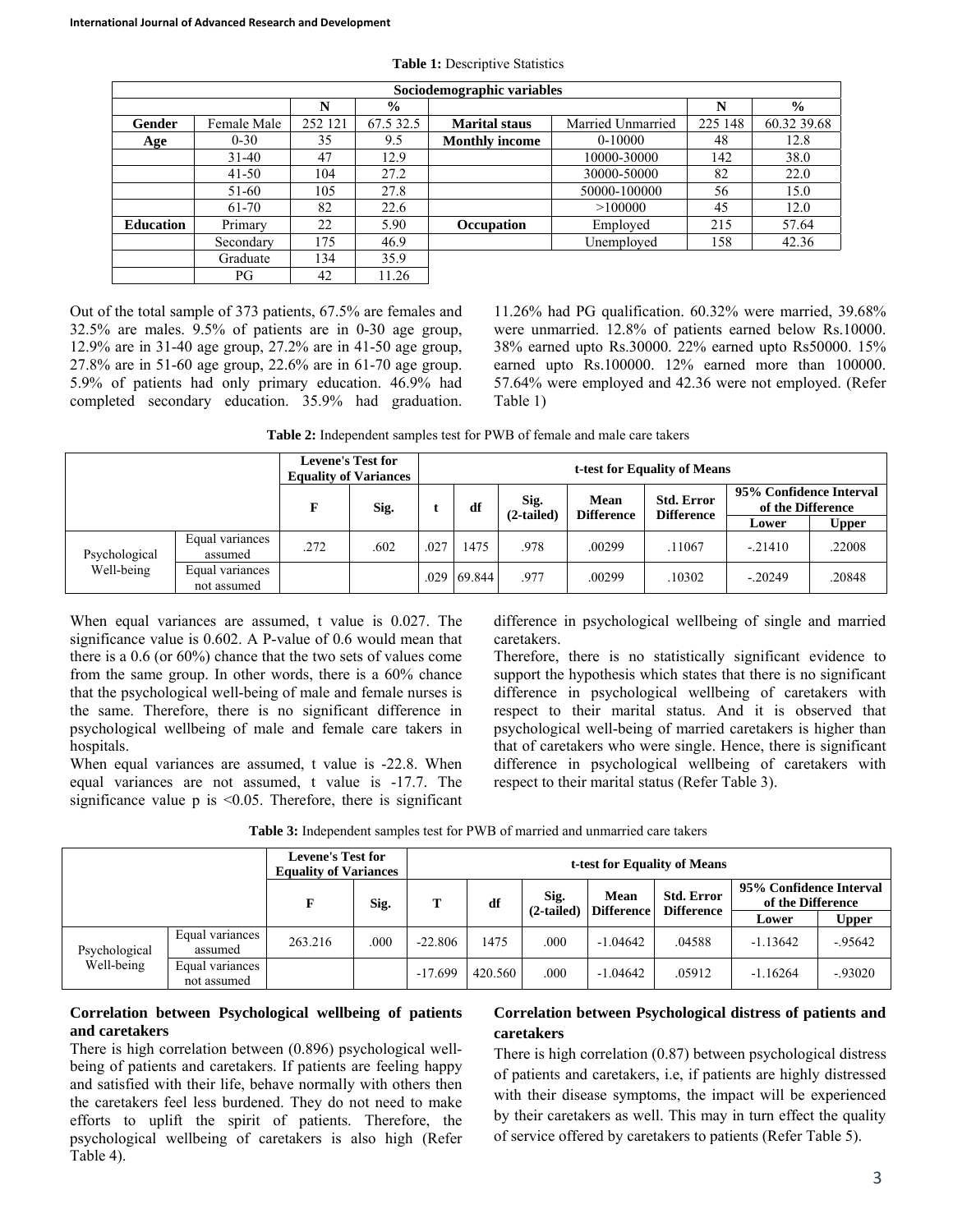|             |            |                         |           | <b>PWB</b> caretkr | <b>PWB</b> patient |
|-------------|------------|-------------------------|-----------|--------------------|--------------------|
|             |            | Pearson Correlation     |           | $.896**$           |                    |
|             |            | Sig. (2-tailed)         |           | .000               |                    |
|             |            | N                       | 373       | 373                |                    |
| PWB caretkr |            | <b>Bias</b>             | $\theta$  | .001               |                    |
|             | Bootstrapb | Std. Error              | 0         | .007               |                    |
|             |            | 95% Confidence Interval | Lower     |                    | .882               |
|             |            |                         | Upper     |                    | .909               |
|             |            | Pearson Correlation     | $.896***$ |                    |                    |
| PWB patient |            | Sig. (2-tailed)         | .000      |                    |                    |
|             |            |                         | 373       | 373                |                    |
|             | Bootstrapb | <b>Bias</b>             | .001      |                    |                    |
|             |            | Std. Error              | .007      |                    |                    |
|             |            | 95% Confidence Interval | Lower     | .882               |                    |
|             |            |                         | Upper     | .909               |                    |

**Table 4:** Correlations

\*\*. Correlation is significant at the 0.01 level (2-tailed).

b. Unless otherwise noted, bootstrap results are based on 373 bootstrap samples

|          |            |                         |          | PD pat   | PD caret |
|----------|------------|-------------------------|----------|----------|----------|
|          |            |                         | $.872**$ |          |          |
|          |            |                         | .000     |          |          |
|          |            | 373                     | 373      |          |          |
| PD pat   |            | 0                       | $-.001$  |          |          |
|          | Bootstrapb | Std. Error              | 0        | .012     |          |
|          |            | 95% Confidence Interval | Lower    |          | .844     |
|          |            |                         | Upper    |          | .892     |
|          |            | $.872**$                |          |          |          |
|          |            | .000                    |          |          |          |
|          |            | 373                     | 373      |          |          |
| PD caret |            | <b>Bias</b>             | $-.001$  | $\theta$ |          |
|          |            | Std. Error              | .012     | $\theta$ |          |
|          | Bootstrapb | 95% Confidence Interval | Lower    | .844     |          |
|          |            |                         | Upper    | .892     |          |

**Table 5:** Correlations

\*\*. Correlation is significant at the 0.01 level (2-tailed).

ib. Unless otherwise noted, bootstrap results are based on 373 bootstrap samples

#### **Findings**

The following are the findings from analysis of data collected from patients and caretakers:

### **Psychological distress of patients and caretakers**

Patients with chronic illness and nearing death often experience distress that may not be easily measured using regular scales and instruments. Even mild distress can play an important role in shaping the emotional experience of patients in the last weeks of life. The sources of distress in terminallyill patients included feeling of sense of dependency (38%), meaninglessness in present life (36%), hopelessness (35%), feeling a burden to others (34%), loss of social role functioning (28%), and feeling emotionally irrelevant (26%). Similarly, 51% of patients struggled with issues related to overcoming fears, finding hope (42%), and meaning in life (40%). Thus, finding ways of tracking and measuring distress of patients with chronic illness, especially, in end of life stage is vital to improve their quality of life.

There was significant difference in mean score between genders for the Psychological distress scales. Female patients and female care givers experienced more distress than male patients and male caregivers. There was no significant difference in mean scores for psychological distress of women patients and caregivers living in a household with one or more

children and that of women patients having no children  $(t = -$ 0.367,  $p > 0.0001$ ).

There was no significant difference in psychological distress experienced by people in different age groups  $(p= 0.17)$ . There was a significant difference in the mean scores ( $F = 5.51$ ,  $p =$ 0.004) for psychological distress of patients and caretakers who were the only adults in the household and those who were not the only adults. In patients and caretakers who were the only adults in the household, the psychological distress was high.

There was no significant difference in patients and caretakers residing in different areas of residence  $(p=0.07)$ . There was significant difference in the mean scores for patients and caretakers who were married and who were unmarried  $(F=5.92)$ ,  $p < 0.001$ ). Post hoc comparisons found that married respondents showed lower distress compared to unmarried respondents. Work status demonstrated a significant effect on respondent's mean score for distress. There was significant difference in mean scores for respondents who were employed but were unable to attend work compared to those respondents who were retired/homemakers  $(F = 20.53, p < 0.001)$ . Respondent's who were employed but unable to attend duties exhibited higher distress compared to respondents who were retired/homemakers.

Individuals scoring higher on the spiritual measure were less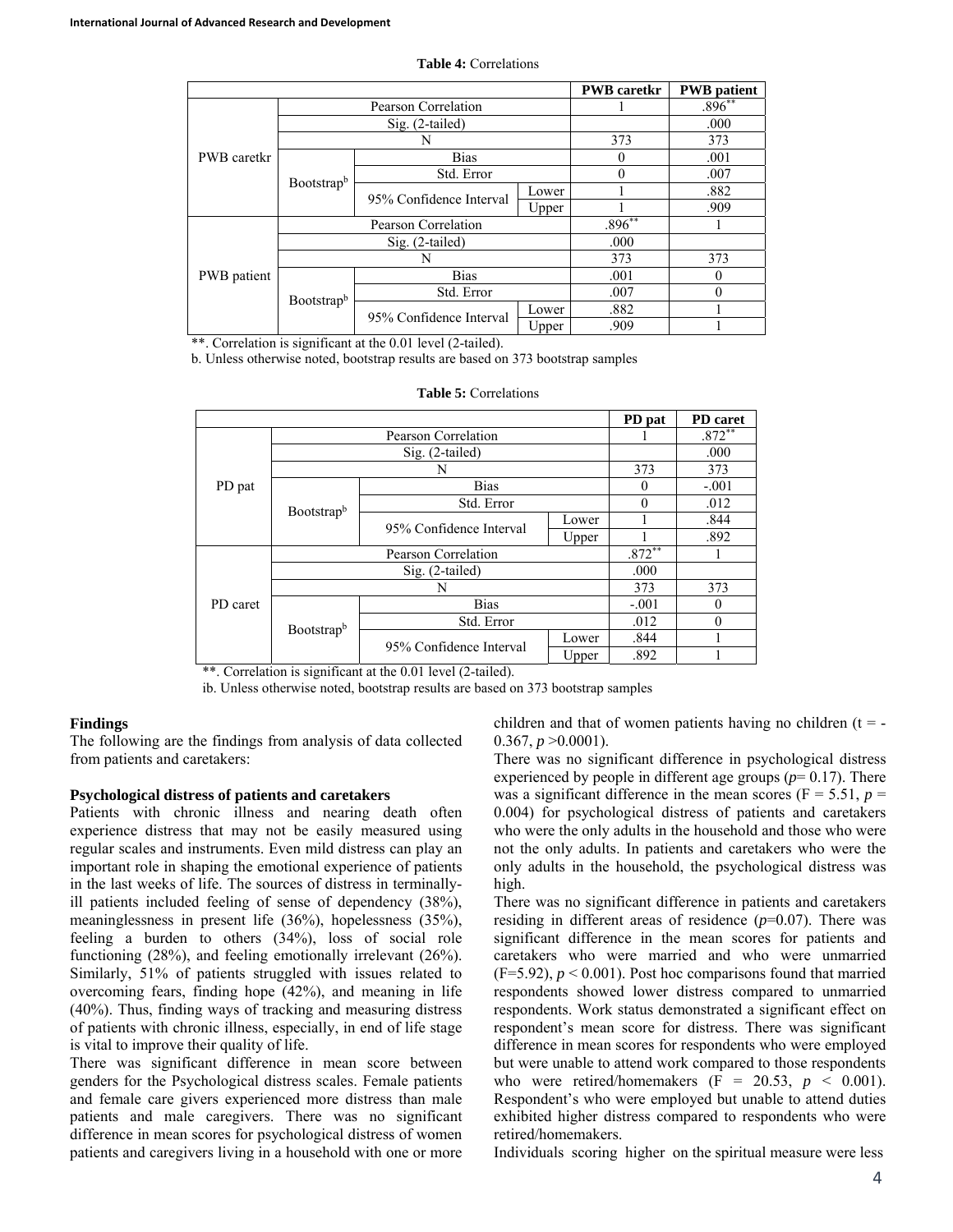depressed. The relationship between spiritual well-being, depression, and end-of-life despair was assessed. The study demonstrated significant negative correlation between spiritual well-being and desire for early death  $(r = -0.51, p<0.0001)$ , hopelessness ( $r = -0.68$ ,  $p < 0.0001$ ), and suicidal thoughts ( $r = -$ 0.41,  $p \le 0.0001$ ). Thus, it indicates that spiritual wellbeing helps patients and caregivers overcome emotional distress.

There was a significant difference in the mean scores for distress of patients and caretakers with different income levels  $(F = 10.89, p < 0.001)$ . The respondents with higher income reported lesser distress than respondents with lower income.

It was observed that patients who attended psychological intervention training session experienced less anxiety and depression compared to patients who did not attend the training session.

### **Psychological well-being of patients and caretakers**

There is significant difference in the psychological well-being of female and male patients and caretakers (*p*>0.001). The mean scores for psychological well-being of female patients and caretakers are higher than the mean scores for male patients and caretakers. There is significant difference in the psychological well-being of old and young patients and caretakers (*p*>0.001). Patients and caretakers aged 18 to 25 years had a significantly higher mean score compared to those aged 50 and above. There is significant difference in the psychological well-being of patients and caretakers who were the only adults and those who had other adults in the household ( $p$ >0.001). The mean scores for psychological wellbeing of patients and caretakers who had other adults in the household were higher than the patients and caretakers who were the only adults in the household.

There was significant difference in psychological well-being of patients and caretakers who lived in different areas  $(p>0.001)$ . The mean scores for patients and caretakers who lived in metropolitan areas were higher than patients and caretakers who lived in rural areas. There was significant difference in the psychological well-being of patients and caretakers who had children in household and that of patients and caretakers who had no children in the household. The mean scores for psychological well-being of patients and caretakers who had children in household was more than that of patients and caretakers who had no children in the household.

There is significant difference in the psychological well-being of patients and caretakers who were married and that of patients and caretakers who were not married. Post hoc comparisons found that the psychological well-being of patients and caretakers who were married and staying together was more than that of patients and care takers who were separated/ divorced. Level of education also had a significant effect on psychological well-being of patients and caretakers  $(p < 0.001)$ . Respondents with a bachelor degree or higher qualification scored significantly higher in psychological wellbeing than those who were having lesser qualification. Work status also demonstrated a significant effect on psychological wellbeing score of respondents ( $p \le 0.001$ ). Respondents who were unable to work due to disability/incapacity had a significantly lower score for psychological well-being than respondents who were employed full time, part time, undertook home duties, were a student or retired. There was a significant difference in the mean psychological well-being

score depending on level of income ( $p < 0.001$ ). Post hoc comparisons demonstrated that respondents reporting an income of up to Rs 15,000 had a significantly lower mean score than respondents earning Rs 40,000 and above.

### **Relation between psychological well-being and psychological distress of patients and caretakers**

Using Pearson's correlation coefficient, a significant negative correlation was found between psychological well-being scores and psychological distress scores of patients and care takers. Respondents who demonstrated higher levels of psychological wellbeing scored less on psychological distress scale and respondents who demonstrated higher levels of psychological distress scored less on psychological wellbeing scale.

#### **Relation between psychological distress of patients and that of caretakers**

There is significant relationship between the psychological distress scores of patients with chronic illness and their caretakers where correlation (r) was 0.87 and *p* < 0.0001. This indicates that if patient undergoes high psychological distress that will lead to increase in psychological distress level of caregiver. Hence, it indicates that patient's psychological distress level should be monitored closely and regulated to avoid the influence on caregiver.

# **Suggestions**

The application of basic communication techniques enhances detection of patients' emotional concerns. Training oncologists and nurses in patient-centered consulting techniques can go a long way in improving the psychological well-being of patients with chronic illness. Physicians, specialist doctors, dieticians, psychologists and nurses should form a team to educate patient about the disease, treatment being given, its impact on body and the ways to cope with the effect of treatment on body. This may be referred to as Level 1 intervention where patient is given coaching in selfmanagement. Levels 2 interventions include training patient in cognitive behavioral stress management, cognitive behavioural therapy (CBT), antidepressant therapy, blood glucose awareness training. Level 3 interventions include group psychotherapy, group CBT, integrated inpatient therapy involving behavioural training and family therapy, biostatistics awareness training and psycho-education with attention to disease specific concerns.

Nurses, especially who are in continuous contact with patients and caretakers throughout the period of treatment should listen to the problems expressed by patient and caretaker dyad. Nurses can help them understand the similar problems being faced by other patients and caretakers and the techniques being adopted by them to overcome those problems. Nurses should be empathetic listeners to the problems of patient and caretaker dyad and patiently explain the need for attending psychological interventions and the way they can practice the interventions at home to overcome their psychological distress.

#### **Conclusion**

Psychological distress of patients with chronic illness should not be ignored. Patients may express verbally or non-verbally about their emotional state. However, many patients do not